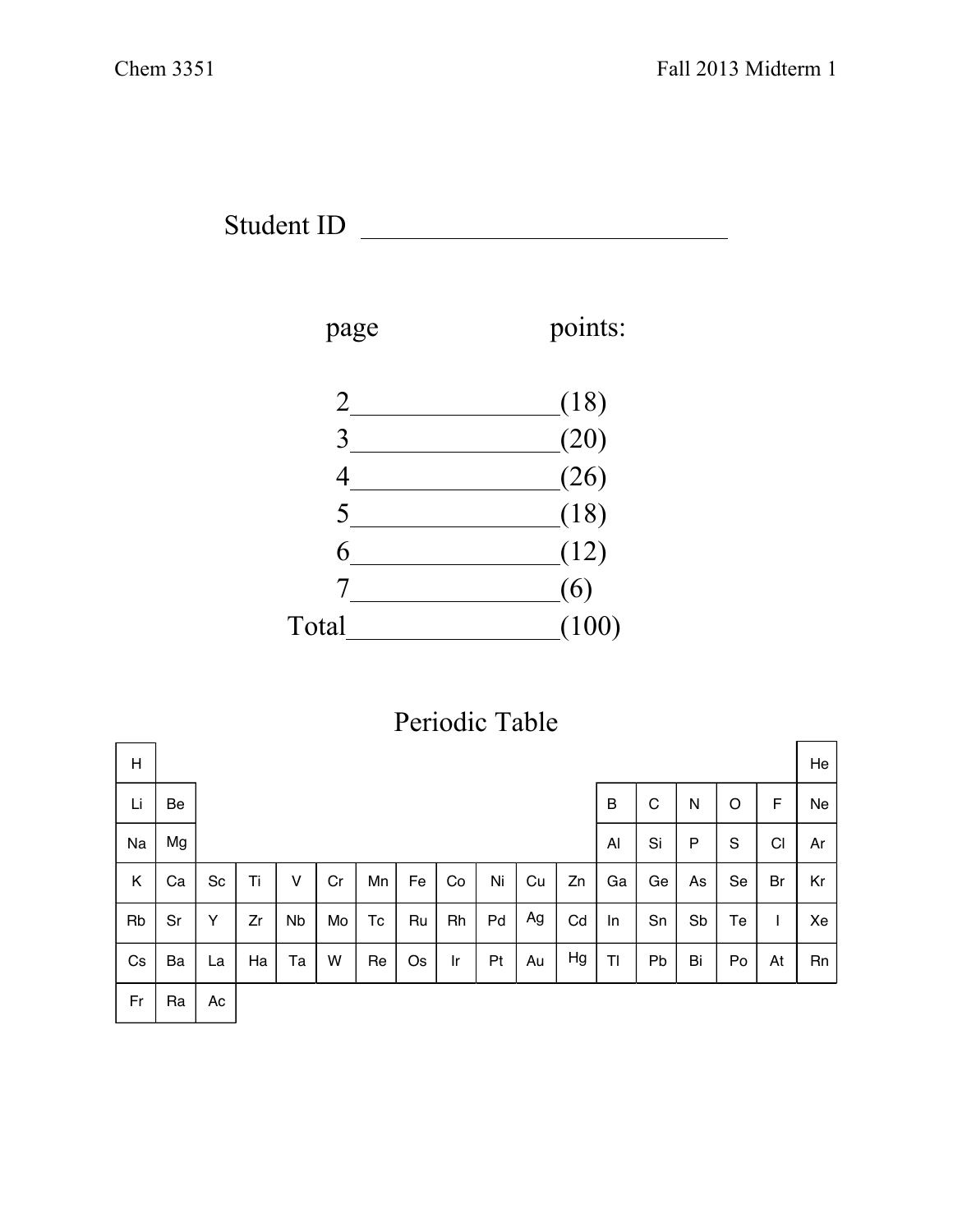1. A) Provide the best Lewis structure for the azide anion,  $N_3$ , show the valence electrons for each atom and indicate the formal charge and the atom that bears the formal charge (6 pts).

B) Add formal charges to each resonance structure of HCNO (3 pts). Circle the structure that is the most stable (3 pts).

$$
H - \ddot{C} - N = O: \qquad H - C = N - \ddot{O}: \qquad H - \ddot{C} = N = \ddot{O}
$$

C) Draw the resonance structure indicated by the arrow (6 pts).



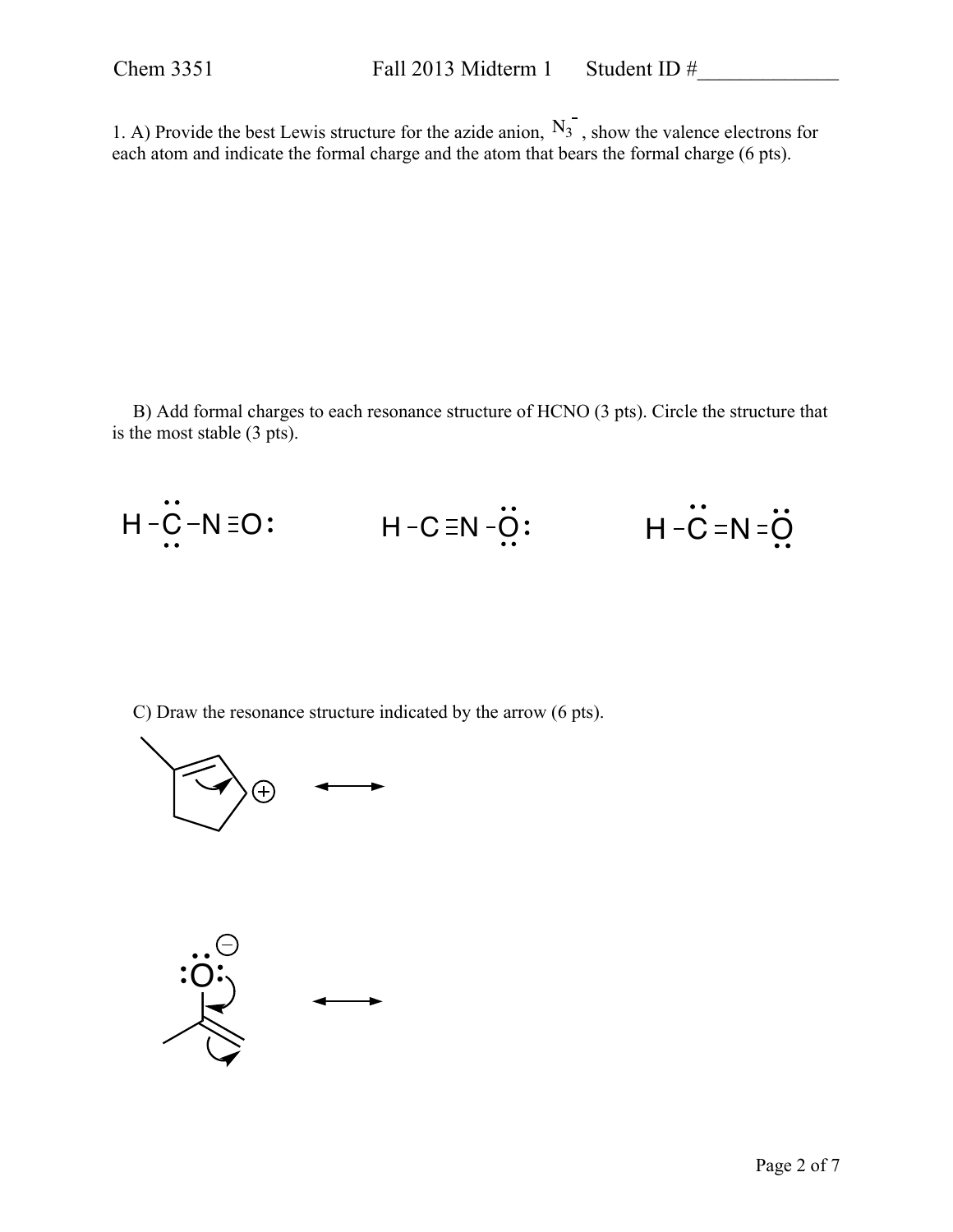2. A) Match the pKa values with the corresponding acids (6 pts).

| HC <sub>1</sub>                   | $pKa = 50$ is |
|-----------------------------------|---------------|
| NH <sub>3</sub>                   | $pKa = 35$ is |
| CH <sub>3</sub> CH <sub>3</sub>   | $pKa = 15$ is |
| CH <sub>3</sub> CO <sub>2</sub> H | $pKa = 9$ is  |
| $NH4+$                            | $pKa = 4$ is  |
| CH <sub>3</sub> OH                | $pKa = -6$ is |

B) Rank the following acids in strength from weakest acid to strongest acid (3 pts)

HCl,  $H_3P$ ,  $H_4Si$ ,  $H_2S$ 

C) Rank the following bases in strength from weakest base to strongest base (3 pts)

 $(CH_3)_3CCO_2$ ,  $CBr_3CH_2CO_2$ ,  $CF_3CO_2$ ,  $CBr_3CO_2$ 

3. How many primary, secondary, tertiary, and quaternary carbons does the following compound have (8 pts).

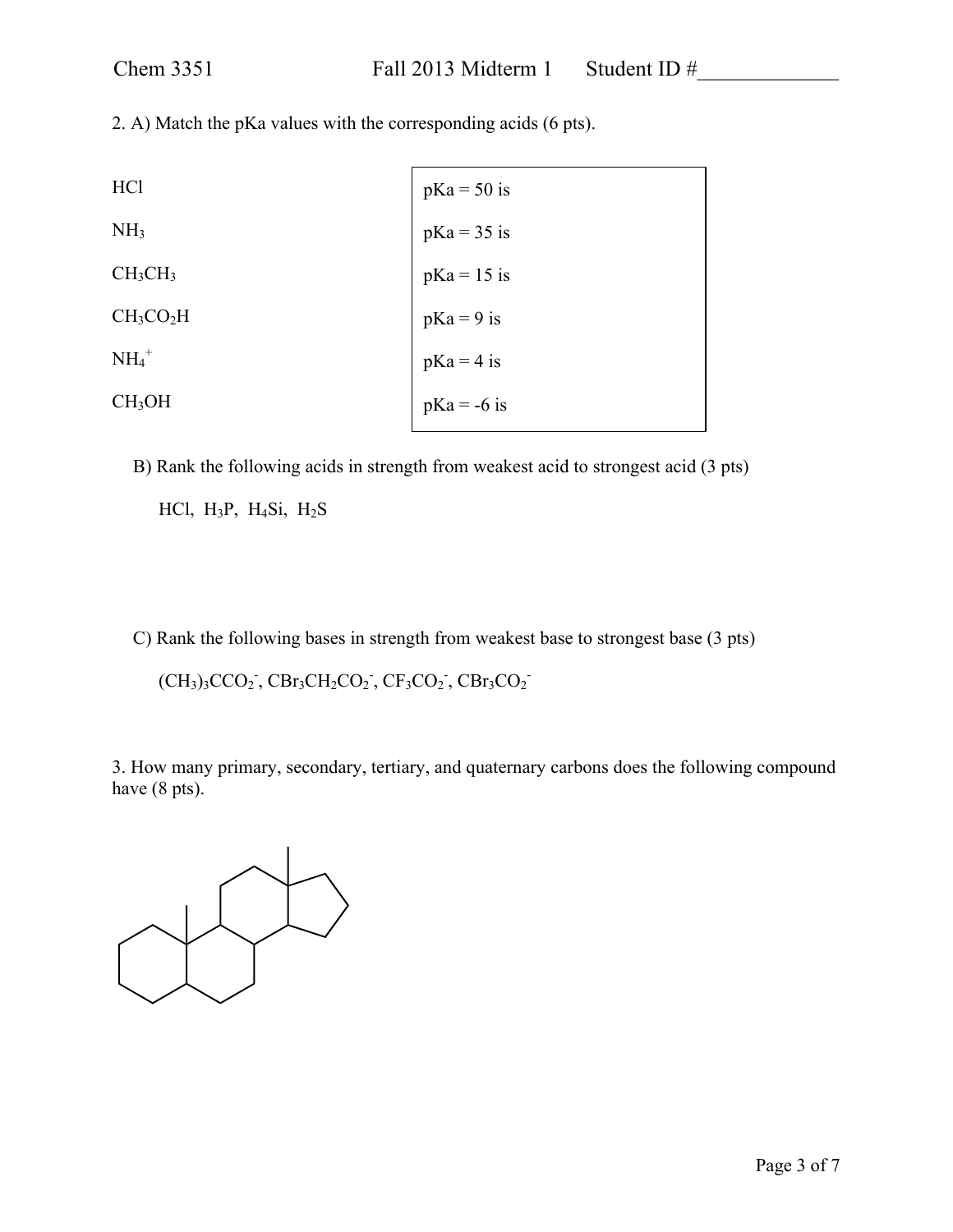4. Draw a potential energy diagram for rotation about the C2—C3 bond in 2-methylbutane. Draw the Newman projections for the dihedral angles 60°, 120°, 180°, and 240° (18 pts).



5. Draw the molecular orbital diagram of H-H. Be sure to pay attention to the starting energies of your atoms, and to the energy of the resulting orbitals. (8 pts)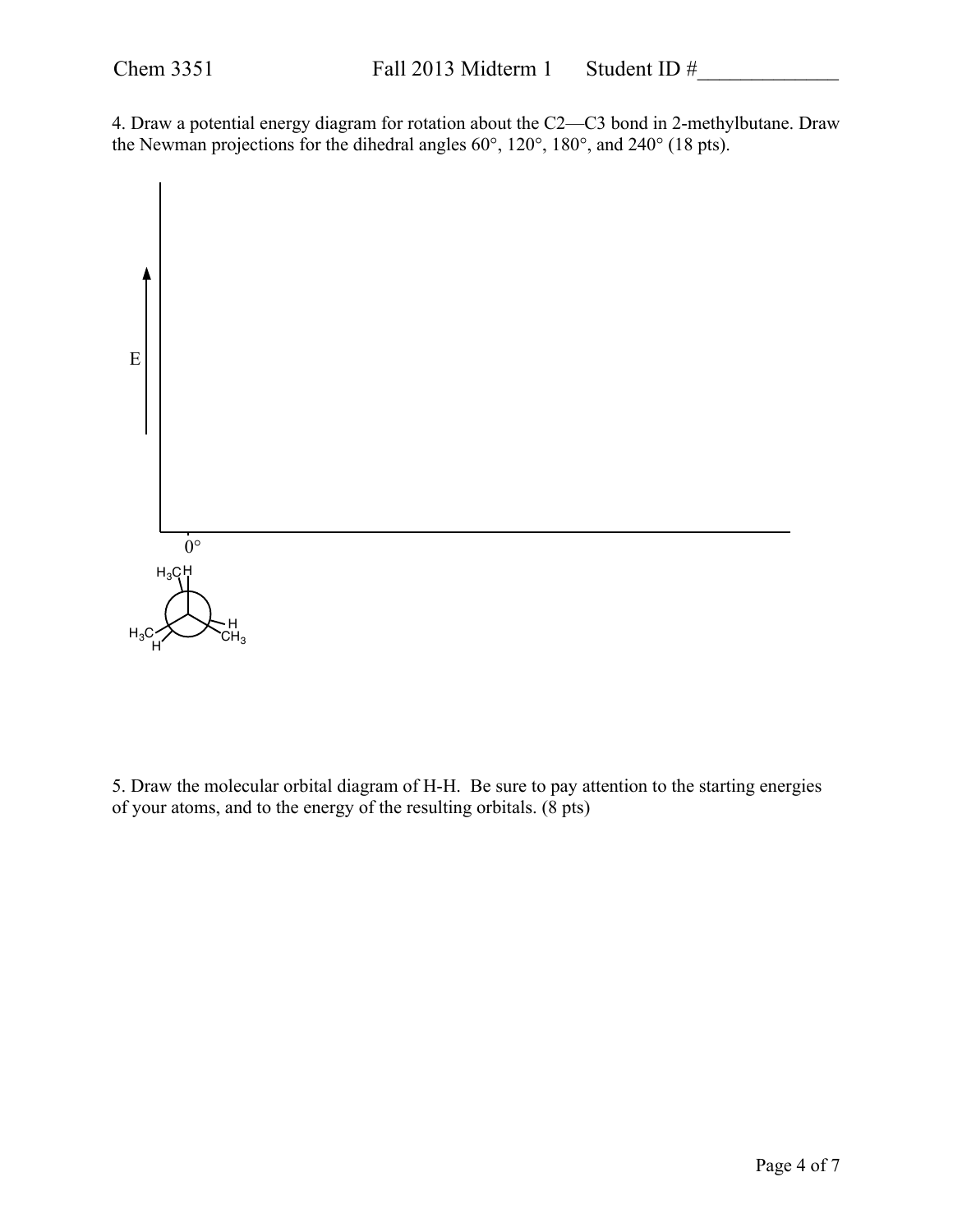6. What is the hybridization of each carbon atom in the following molecule? (3 pts) Circle the longest C-C bond (3 pts).



7. A) Draw the structures for all the constitutional isomers of the molecular formula  $C_5H_{12}$  and give their IUPAC names (6 pts).

B) Draw the structures for all the stereoisomers of 3-methyl-2-pentene and give their IUPAC names (6 pts).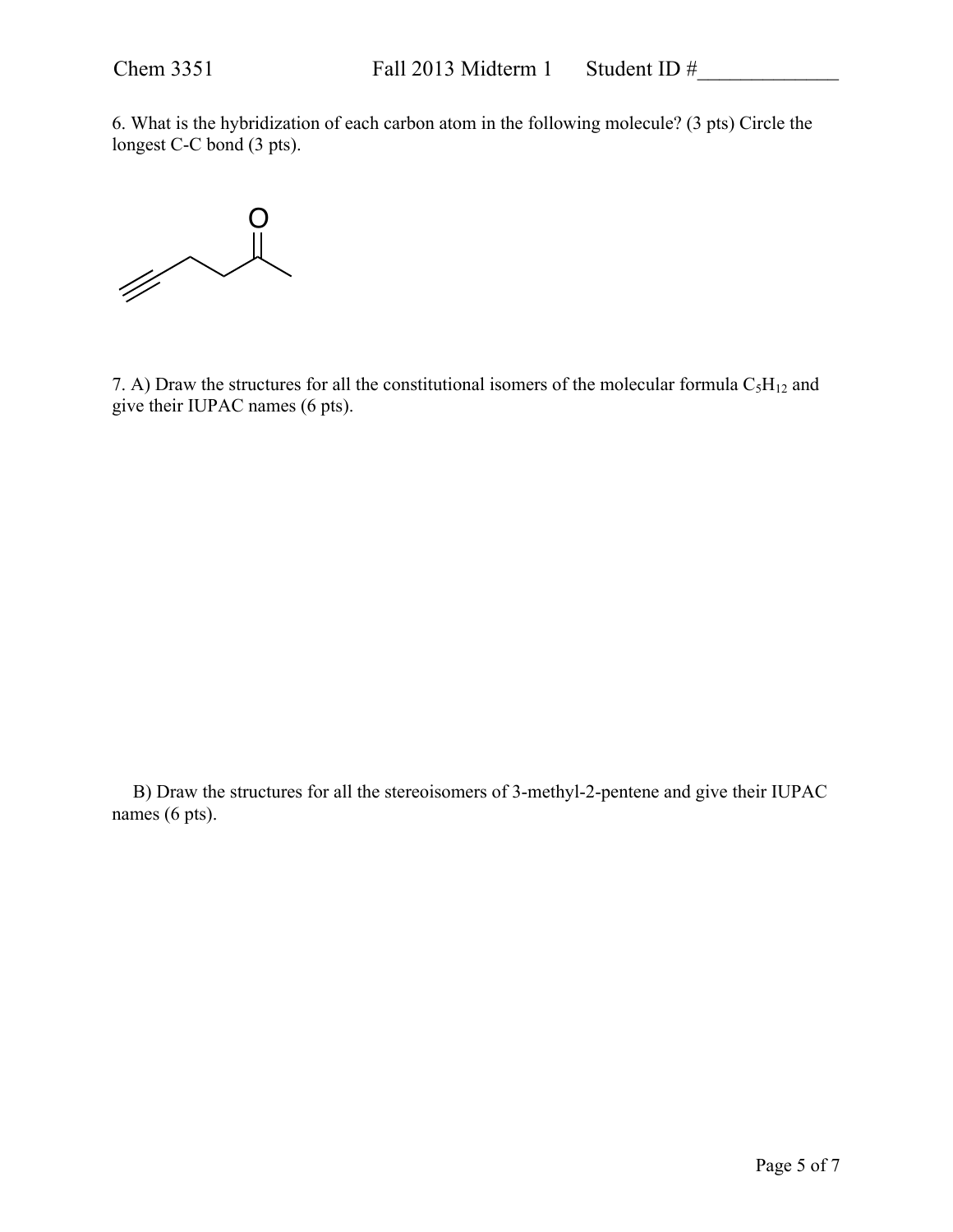C) Draw the skeletal structures that correspond to the following names: (6 pts)

- (1) 4-isobutyl-2,5-dimethylheptane
- (2) 2,3,5-trimethyl-4-propylheptane
- (3) 5-*sec*-butyl-6-*tert*-butyl-2,2-dimethylnonane

8. Provide a curved-arrow notation for each of the following reactions in the left-to-right direction. (3 pts each)

$$
\begin{array}{cccc}\nCH_3\ddot{\mathbf{O}} & H-CH_2-CH-\dot{B}r & \rightarrow & CH_3\ddot{\mathbf{O}}-H & H_2C=CH & :& \dot{B}r \cdot \\ & | & \cdots & \ddots & \ddots \\ & & CH_3 & & CH_3\n\end{array}
$$

$$
H_3N: CH_3-\mathbf{B}r: \longrightarrow H_3N-CH_3 \qquad \mathbf{B}r: \qquad
$$